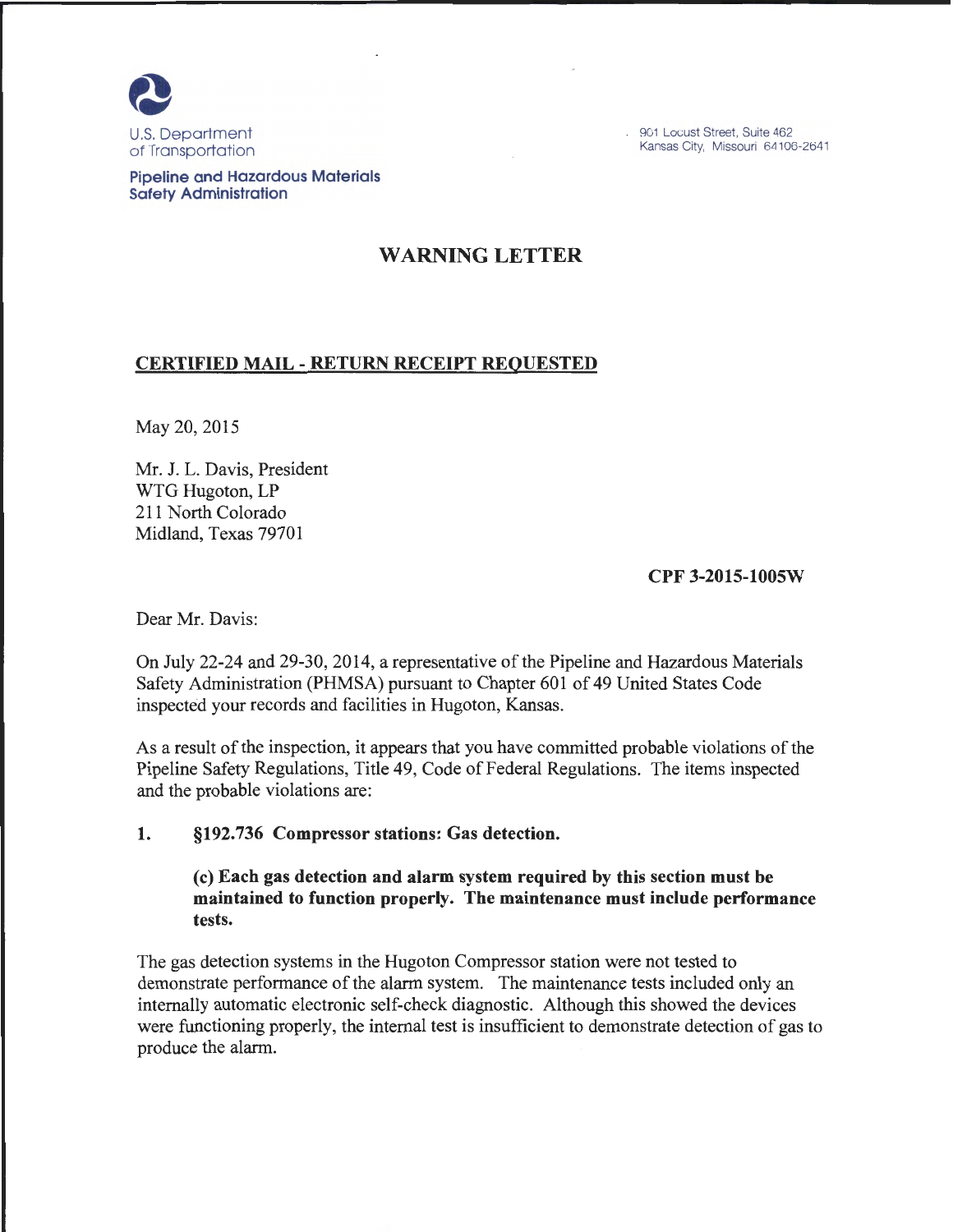#### 2. §192.706 Transmission lines: Leakage surveys.

Leakage surveys of a transmission line must be conducted at intervals not exceeding 15 months, but at least once each calendar year. However, in the case of a transmission line which transports gas in conformity with §192.625 without an odor or odorant, leakage surveys using leak detector equipment must be conducted-

(a) In Class 3 locations, at intervals not exceeding 7 1/2 months, but at least twice each calendar year; and

(b) In Class 4 locations, at intervals not exceeding 4 112 months, but at least four times each calendar year.

WTG Hugoton did not conduct leakage surveys of its Class 3 transmission lines twice per year. In 2012 the Class 2 pipe segment south of the town of Sublette, Kansas, running parallel to Edelle Avenue was changed from Class 2 to Class 3 location. At the time of the inspection the leakage survey frequency had not yet been increased from once annually to twice annually.

#### 3. §192.463 External corrosion control: Cathodic protection.

(a) Each cathodic protection system required by this subpart must provide a level of cathodic protection that complies with one or more of the applicable criteria contained in Appendix D of this part. If none of these criteria is applicable, the cathodic protection system must provide a level of cathodic protection at least equal to that provided by compliance with one or more of these criteria.

WTG Hugoton did not use cathodic protection criteria that complied with Appendix D of Part 192. The voltage IR drop between the soil surface and the pipeline were not considered correctly. Annual monitoring of cathodic protection showed 2014 voltage levels on the Holcomb to Hugoton pipeline that were below (less negative) -850 millivolts with protective current applied; however, WTG Hugoton incorrectly used the 100 mV minimum polarization shift alternative criteria. WTG Hugoton used the difference between the energized cathodic protection (CP on) and de-energized (CP "instant off') as a basis for determining the 100 mV alternate criteria. Appendix D section III requires the polarization shift to be determined by measuring polarization decay only after the "instant off' shift is accounted for.

#### 4. §192.805 Qualification program.

Each operator shall have and follow a written qualification program. The program shall include provisions to:

(b) Ensure through evaluation that individuals performing covered tasks are qualified;